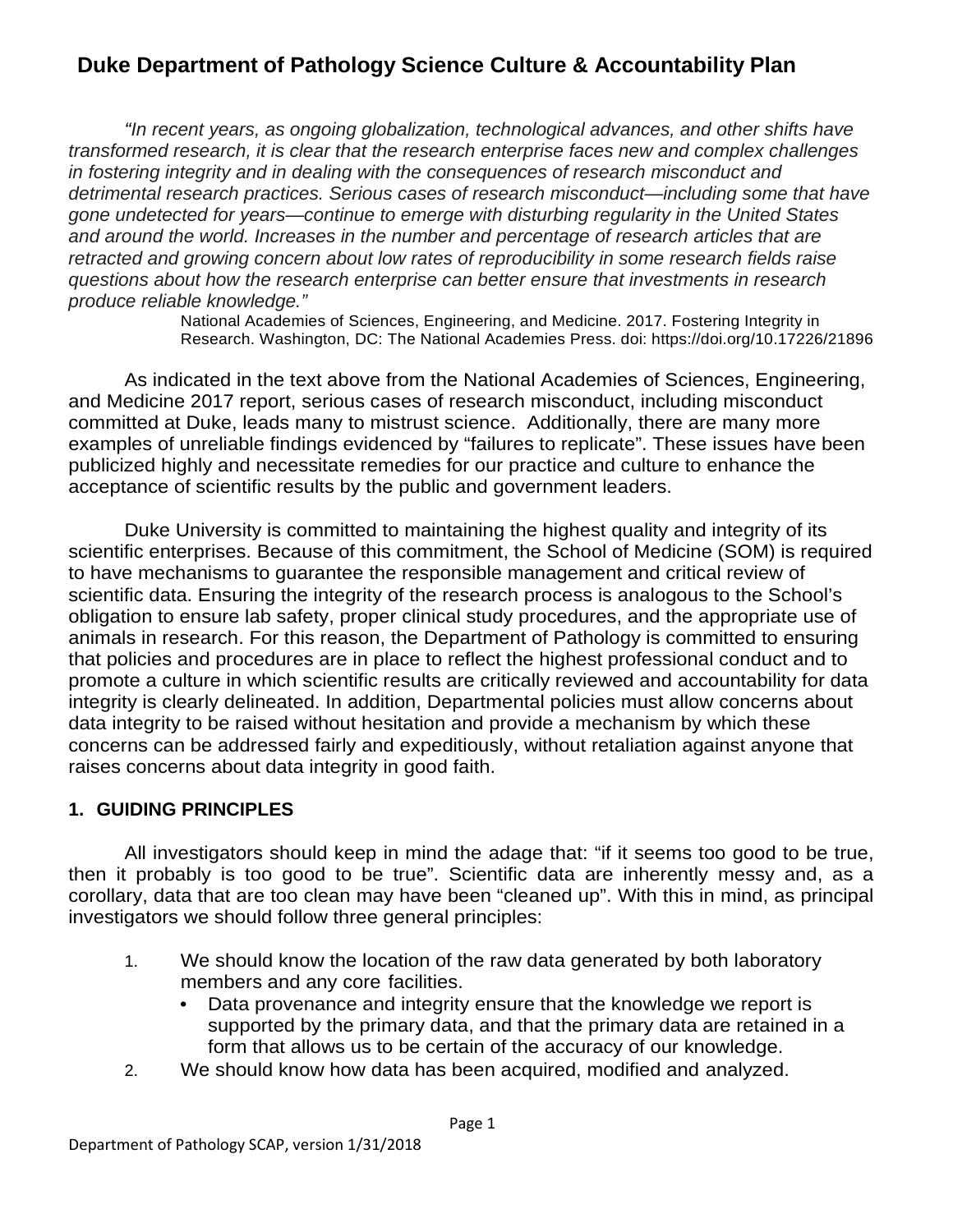- Scientific rigor ensures the proper application of the scientific method using the highest standards in the field. Scientific rigor is essential to conduct of the scientific enterprise.
- 3. We value and encourage constructive critiques of research and allow open discussion of any concerns regarding research conduct or integrity.

While the principal investigators of research projects are responsible for the research performed under their leadership, the guiding principles of scientific research apply to every member of the Department of Pathology – faculty, trainees, staff and administrators – should understand and follow these principles.

### **2. DEPARTMENT OF PATHOLOGY RESEARCH INTEGRITY CONTACTS**

Dr. Herman Staats, Vice Chair of Research is responsible for developing the Department of Pathology Science Culture and Accountability Plan (SCAP). The SCAP is meant to be a "living document" that changes to improve its content. Dr. Staats will meet with Principal Investigators to discuss the guiding principles above and any Department of Pathology member may contact Dr. Staats to discuss or propose changes to the Department of Pathology SCAP.

#### **Any questions, comments or concerns should be addressed to the following individuals:**

- For suggestions, issues or concerns related to basic science, contact Dr. Herman Staats, Ph.D., Vice Chair of Research (herman.staats@duke.edu).
- For suggestions, issues or concerns related to clinical science, contact Dr. David Howell, Senior Vice Chair [\(howel015@duke.edu](mailto:howel015@duke.edu) ).
- You can also address directly the Department Chair, Dr. Jiaoti Huang [\(jiaoti.huang@duke.edu\)](mailto:jiaoti.huang@duke.edu), particularly in cases when you feel a real or perceived conflict of interest may exist.

### **Resources at Duke in addition to the Department of Pathology Contacts:**

- 1. The anonymous Duke Integrity Line: 1-800-826-8109
- 2. Advancing Scientific Integrity, Services and Training Office (ASIST); [https://medschool.duke.edu/research/research-support-offices/advancing-scientific](https://medschool.duke.edu/research/research-support-offices/advancing-scientific-integrity-services-and-training-office)[integrity-services-and-training-office](https://medschool.duke.edu/research/research-support-offices/advancing-scientific-integrity-services-and-training-office)
- 3. Research Integrity Office: [https://medschool.duke.edu/research/ethics-integrity](https://medschool.duke.edu/research/ethics-integrity-compliance/research-integrity-office)[compliance/research-integrity-office](https://medschool.duke.edu/research/ethics-integrity-compliance/research-integrity-office)
- 4. Duke Animal Care and Use Program: <https://sites.duke.edu/oawa/>
- 5. Duke Clinical and Translational Research: https://medschool.duke.edu/research/clinical-and-translational-research
- 6. Duke Office for Institutional Equity: <https://oie.duke.edu/>
- 7. Duke Health Institutional Review Board:<https://irb.duhs.duke.edu/>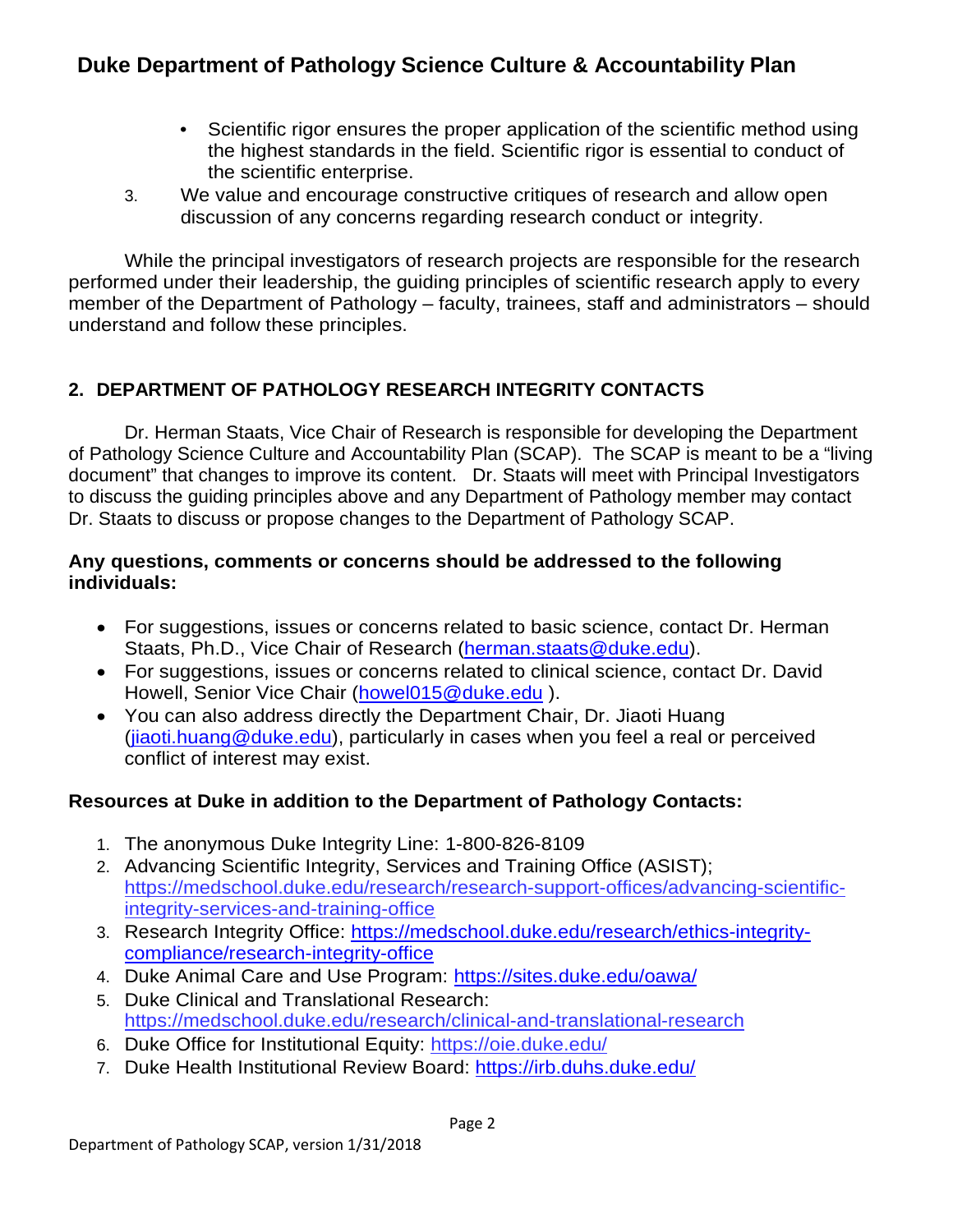- 8. Research Data Management support:<https://library.duke.edu/data/data-management>
- 9. Data management workshops available for trainees: [https://gradschool.duke.edu/professional-development/programs/responsible](https://gradschool.duke.edu/professional-development/programs/responsible-conduct-research/rcr-forums/2018-spring-rcr-forum)[conduct-research/rcr-forums/2018-spring-rcr-forum](https://gradschool.duke.edu/professional-development/programs/responsible-conduct-research/rcr-forums/2018-spring-rcr-forum)
- 10. Responsible Conduct of Research training: [https://medschool.duke.edu/research/ethics-integrity-compliance/responsible](https://medschool.duke.edu/research/ethics-integrity-compliance/responsible-conduct-research-program)[conduct-research-program](https://medschool.duke.edu/research/ethics-integrity-compliance/responsible-conduct-research-program)
- 11. Data Management resources: [https://medschool.duke.edu/research/research](https://medschool.duke.edu/research/research-support-offices/advancing-scientific-integrity-services-and-training-office/data-management)[support-offices/advancing-scientific-integrity-services-and-training-office/data](https://medschool.duke.edu/research/research-support-offices/advancing-scientific-integrity-services-and-training-office/data-management)[management](https://medschool.duke.edu/research/research-support-offices/advancing-scientific-integrity-services-and-training-office/data-management)
- 12. Data Management Plan tool: <https://dmptool.org/>
	- a Data Management Planning Tool from the University of California. Duke employees can sign on through the institutional login and use one of the shared DMP templates or create their own.

### **3. PROMOTING A CULTURE OF ACCOUNTABILITY**

The Department of Pathology is committed to a culture of scientific accountability. Accordingly, the Departmental leadership is taking steps to support, guide and ensure a culture of scientific integrity, including the mechanisms and actions listed below:

- A. Facilitate discussions of proper scientific conduct at all levels: faculty meetings, lab meetings, and courses, especially focusing on the potential pressures incentivizing deviation from best practices and poor conduct.
- B. Expect all PIs to develop a **"Data Management SOP"** that will provide specific guidelines for data acquisition, storage, and transparency. This SOP should cover the following components of data management:
	- How and where are the data stored?
	- How are laboratory notes or data collection sheets recorded and stored?
	- How is analysis done, and how sequential changes are tracked, saved and stored?
	- How are the published figures linked to the analysis and the original data?
- C. Ensure all research staff in all laboratories read the Department's Scientific Culture and Accountability Plan and the laboratory-specific Data Management SOP.
- D. Expect all faculty active in any research investigation to present their findings at the *Pathology Grand Rounds*. In addition, each postdoc and graduate student should present their work annually at Graduate Student Seminar or some other research seminar. Attending meetings by research faculty is obligatory to promote an internal culture of mentoring trainees in best practices and open peer review.
- E. Assign formal mentors to new investigators and emphasize the principles outlined above. Strengthen the understanding that adhering to these principles is relevant not only to the pursuit of high quality basic science knowledge, but also reinforce that laboratory investigation often influences patient care, future studies in humans and development of biomarkers or new drugs.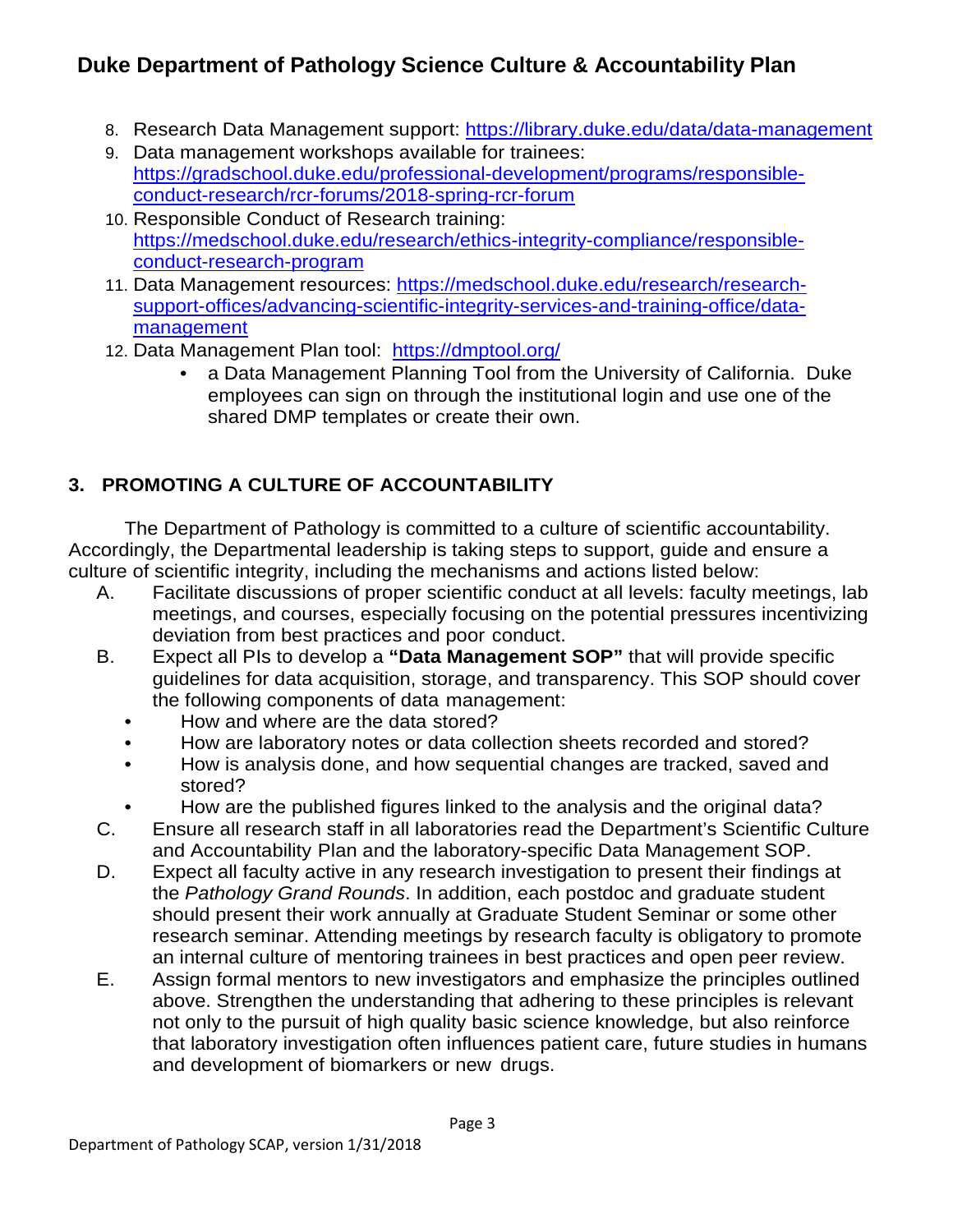- F. Promote the sharing of best practices regarding data integrity through a central resource of documents and materials available to all Pathology faculty and trainees. Provide software solutions, analytical support and other resources as appropriate.
- G. Expect transparency and clear communication from the SOM regarding cases of scientific misconduct that occur at Duke. Understanding details of these cases is critical for preventing similar instances in the future.
- H. Expect all research staff to complete responsible conduct of research (RCR) training.
	- **a. [https://medschool.duke.edu/research/ethics-integrity](https://medschool.duke.edu/research/ethics-integrity-compliance/responsible-conduct-research-program)[compliance/responsible-conduct-research-program](https://medschool.duke.edu/research/ethics-integrity-compliance/responsible-conduct-research-program)**
	- **b.** Documented completion of **ONE** of the following RCR initiatives:
		- **i.** CITI RCR [online course,](https://medschool.duke.edu/research/responsible-conduct-research-program/online-citi-rcr) **OR**
		- **ii.** [RCR Interactive Workshop,](https://medschool.duke.edu/research/responsible-conduct-research-program/person-rcr-workshops) **OR**
		- **iii.** Online RCR [Self-Assessment,](https://medschool.duke.edu/research/responsible-conduct-research-program/online-rcr-self-assessment) with pass rate of at least 90%, **OR**
		- **iv.** Completion of a Duke RCR [course](https://medschool.duke.edu/research/responsible-conduct-research-program/rcr-training-junior-and-non-faculty) within the past two years

#### **4. RECOMMENDED BEST PRACTICES FOR IMPROVING THE CULTURE OF SCIENTIFIC ACCOUNTABILITY WITHIN INDIVIDUAL LABORATORIES**

Laboratory research is defined as any investigation using "wet" or "dry" laboratory resources, typically incorporating, but not limited to, data derived from animals, tissues, cells, biochemical or molecular assays, images, informatics analyses of large datasets, novel devices, novel software and novel algorithms applied to data analysis.

Clinical research is defined as any investigation using data derived from patients, including observational research (data from archived sources, including cases, chart reviews, insurance databases and "big data" databases), interactive research (non-risk research on consented participants, including imaging studies, blood draws, tissue swabs, or surveys) and interventional research (potentially risk-involving research involving consenting participants with data derived from active comparison of therapeutic treatments or diagnostic tests). Some clinical research also incorporates principles of laboratory research if performed by Duke investigators (i.e., genetics, biomarkers, informatics analyses).

Best practices in clinical research are generally derived from the Declaration of Helsinki and subsequent guidance documents. The Duke Office for Clinical Research (DOCR) has extensive resources outlining "best clinical practices" for conduct of clinical research, including required CITI modules and Duke-mandated Human Subject Research (HSR) training, as well as many other web-based educational modules. All new clinical investigators should familiarize themselves with these resources and complete the required training. Established investigators should periodically review these policies. Clinical investigators are also encouraged to discuss their proposed studies with the Vice Chair for Research, the Medical Director for the CRU and/or the Clinical Research Practice Manager. The on-boarding process for initiating new studies at Duke incorporates many elements of good clinical practice, especially if the study is a multi-centered federally-funded or industryfunded trial.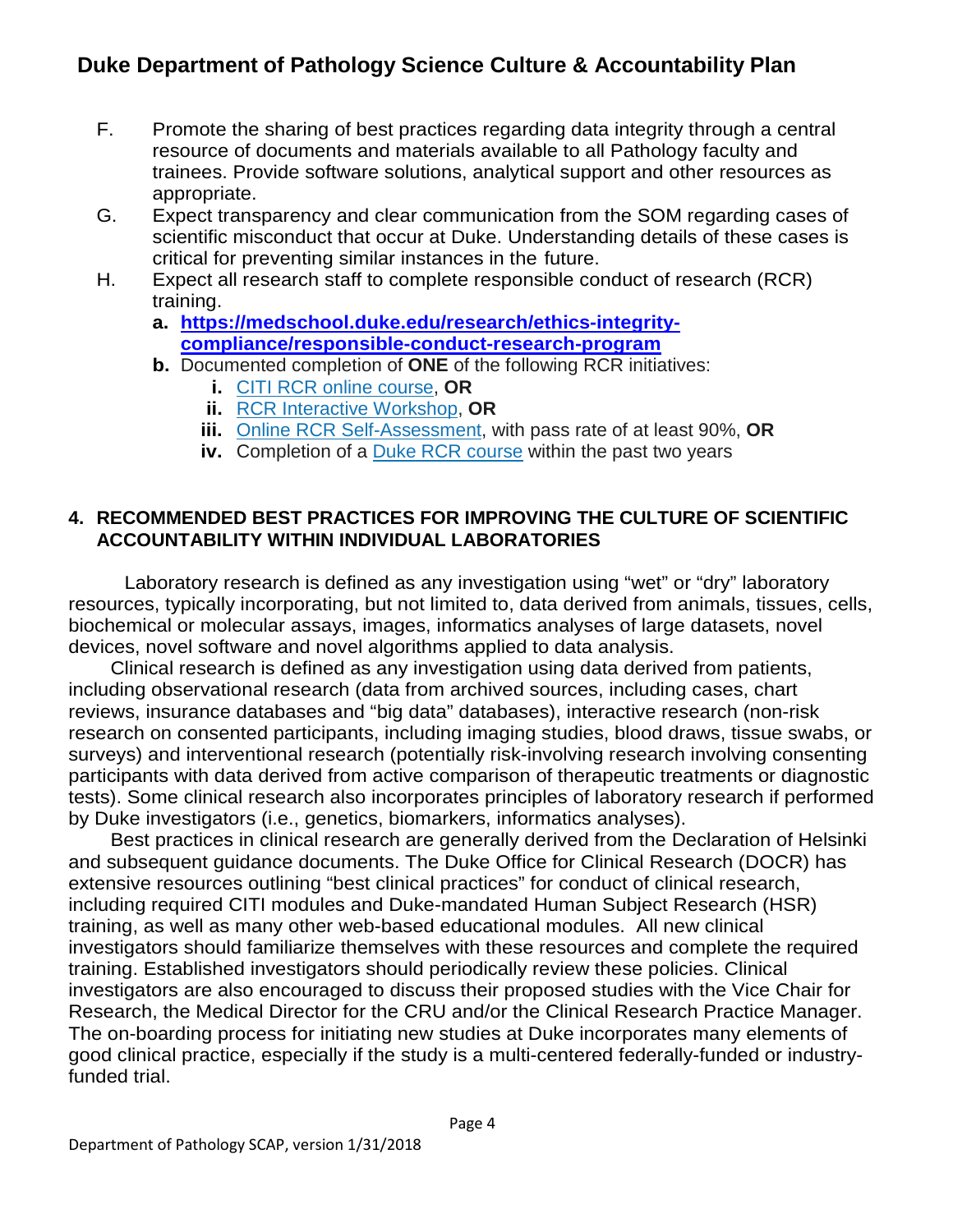The principles below provide guidance for ensuring the integrity of your own data, whether it is laboratory basic science or clinical research involving human subjects. Principal Investigators should discuss these expectations with their research team, and develop explicit processes within their lab to monitor compliance with these policies by developing data management standard operating procedures (SOP). It is expected that Principal Investigators will review their data management SOP and its implementation at their annual meeting with Department Chair or the Chair's Delegate.

### **A. Best practices in experimental design**

- Have a clearly identified research question or hypothesis.
- Employ both positive and negative controls.
- Employ systematic random sampling for data collection, including but not limited to, selection of areas chosen for sampling (i.e., regions within cells or tissues selected for imaging or analysis).
- Strive to eliminate bias in experimental procedures and analysis. If practical, experimenters should be masked to treatment. Consider balancing the timing of experiments to account for sources of bias over time (e.g. evolution of surgical skills, fatigue, circadian rhythms in experimental animals).
- Consider multiple methods, techniques or analytic approaches for reproducing and comparing results from your experiments.
- Use replicate samples (to accommodate both technical and biologic variation) for experimental groups, when appropriate.
- Use validated and/or well-characterized reagents (such as antibodies and pharmacological agents), or conduct full validation.
- Consider inherent limitations of human, animal and cellular studies arising from possible contributions of genetic background, gender and other relevant factors.
- When in doubt, cross-train laboratory personnel so that one person can independently verify the results of another.
- When using shared core facilities, both University-based and Department-based, always understand the methodology they employ and critically evaluate the raw data for any results they provide.
- When using archived data, consider dividing your sample into a "training" data set and a validation data set.

### **B. Best practices in data analysis and statistics**

- If significant statistical analysis is needed, consult with a biostatistician both before and after data collection.
	- Duke CTSI Biostatistics Core Resource Request Form
		- https://jfe.qualtrics.com/form/SV\_8qPVFWO2yDBXgfX
- When applicable, determine sample size by pre-experiment power analyses.
- Identify stopping points *a priori* to avoid testing to a foregone conclusion.
- Use care in pooling data across experiments performed at different times or different experimental groups.
- Avoid arbitrary data exclusion. Exclude data only if there is a compelling, transparent and documented reason to do it (e.g. documented error in solution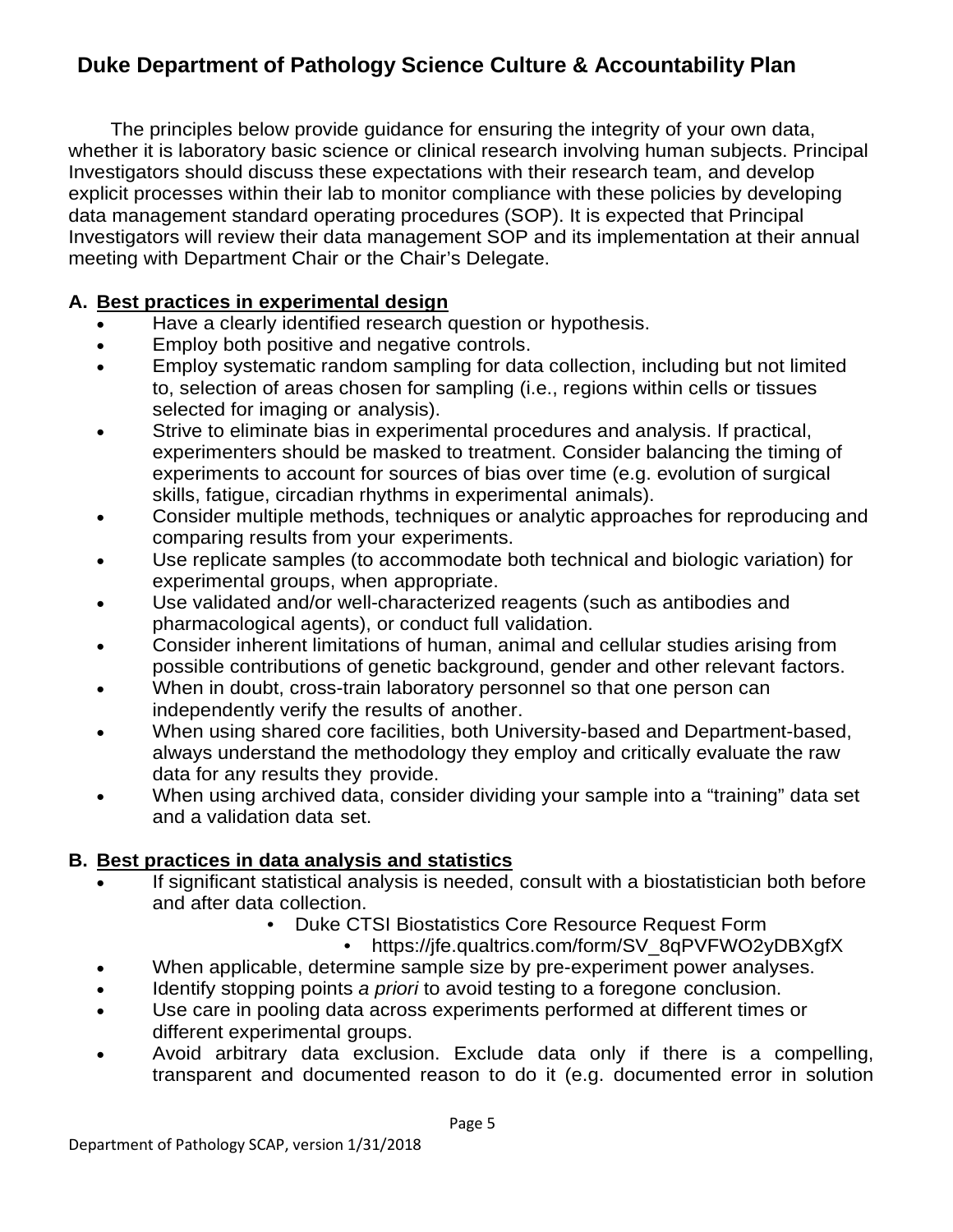composition, erroneously collected data for the same set at different temperatures, contaminated cell culture, etc.).

#### **C. Best practices in data management**

- Develop well-defined and uniform standard operating procedures (SOPs) for documentation of experimental activities. This applies to keeping records in "data notebooks", data storage, documenting protocols, data modification and analysis.
- Each laboratory member should read and understand the data management SOP. This should be acknowledged in writing prior to performing any research in the lab.
- Retain complete primary data, backed up, and protected against alterations.
	- The U.S. Department of Health and Human Services requires that all project data be retained for at least 3 years after the funding period ends.
- Alterations and modifications of the primary data should be performed on copies of the data whenever possible, and should be tracked, dated, and described.
- Data notebooks should be available for viewing. Consider performing periodic audits of laboratory notebooks to ensure that a third-party reviewer would be satisfied with the level of documentation provided for an experiment.
- Digital archives should be properly organized and labeled so that they can be audited. The same applies to any data that comes from shared equipment or core facilities.
- Ensure integrity of the data obtained by your collaborators. Personally examine raw data and, when in doubt, perform an independent analysis of data generated by collaborators to verify accuracy.
- The level of information security should be appropriate for the data, especially for human subject protection and personal health information (PHI).
- Data should be accessible to all data owners and, when applicable, available to outside investigators after publication.
- For any investigator with an active IRB protocol(s), complete appropriate CITI modules and HSR training web-based training. It is highly encouraged that investigators (including trainees) complete DOCR's Informed Consent Process, Data Integrity and Security and Study Documentation training.
- Comply with all SOM and FDA regulatory requirements (i.e., regulatory binders, IRB approvals, etc.).
- All electronic data must be stored on a Duke recognized/approved server. The location of the study data must be clearly reported on the Duke e-IRB section 12.1, Research Data Security Plan (RDSP) and amended as the location of the data is changed. *NO* data should ever be stored on a non-Duke computer.

•

### **D. Best practices in publication**

• Avoid "rushing" findings into publication without a full investigation and proper selfreplication.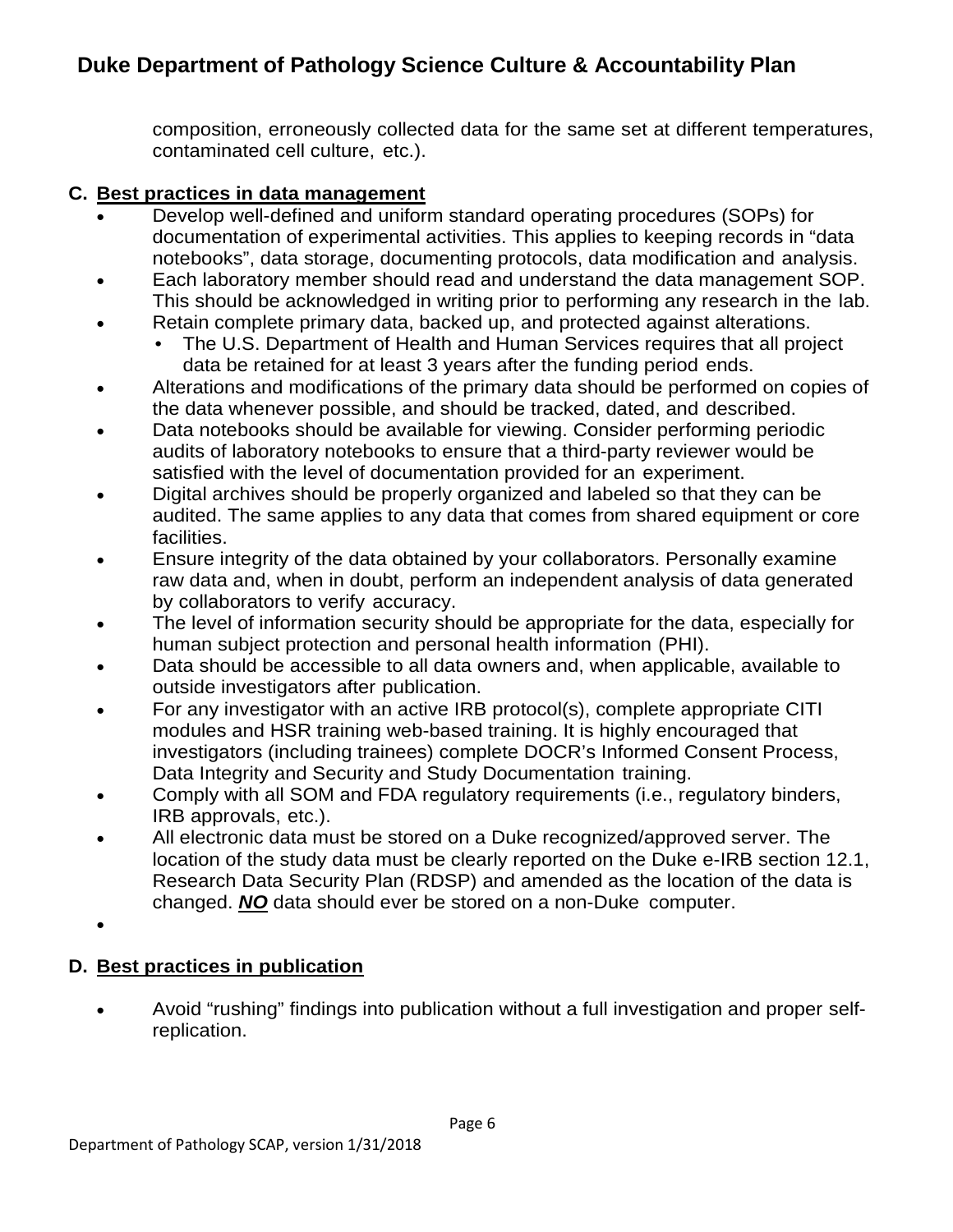- Report full details on methods and experimental design, including technical and biological replicates, methods for randomization and masking, and self-replication efforts.
- Report complete results of all analyses done as part of an experiment, including statistical. It is better for Methods sections to be too long rather than too short.
- Target appropriate journals for publication. Avoid pressure to publish in the most glamorous journal at the expense of following the best practices for experimental design, data analysis and statistics. If a paper requires a long methods section or many figures to document the science thoroughly, do not try to compress it into a short format, no matter how "important" the results seem.
- Attempt to publish well-controlled but negative, "uninteresting," or "not novel" results in appropriate venues.
- Consider submission to another journal if the peer review process demands additional experiments on an abbreviated timeline (an unfortunate emerging trend) because of the associated time pressure and potential for bias (i.e., if the results need to be interpreted to conform to previously-reached conclusions).

### **E. Creating a functional and proactive scientific culture**

- Create a culture of open conversation and willingness to accept internal critiques and challenges of data without retribution.
- Understand that questioning data integrity does not constitute a misconduct accusation.
- Inform all Department staff that they may bring any concerns to the attention of the Vice Chair for Research, the Senior Vice Chair or the Chair without fear of retaliation or retribution. Staff should also be aware of the Duke Integrity Line to report concerns anonymously (see below).
- Principal investigators and laboratory heads should be actively involved in laboratory procedures, should oversee some of the actual experimental work, and should "know" how things are done in their laboratory.
- Principal investigators and laboratory heads must recognize that although laboratory research is motivated by the pursuit of true knowledge, certain incentives or pressures (or the appearance thereof) may influence their staff to deviate from best practices, especially based on concerns about academic promotion, choice of publication venue, grant submission deadlines or competition with other labs.
- Issues of proper scientific conduct and scientific rigor should be discussed with staff regularly, in both private and group settings.
- Laboratory meetings with staff should include inspection of some primary data and discussion of detailed analysis procedures, as well as discussion of final publication-style figures.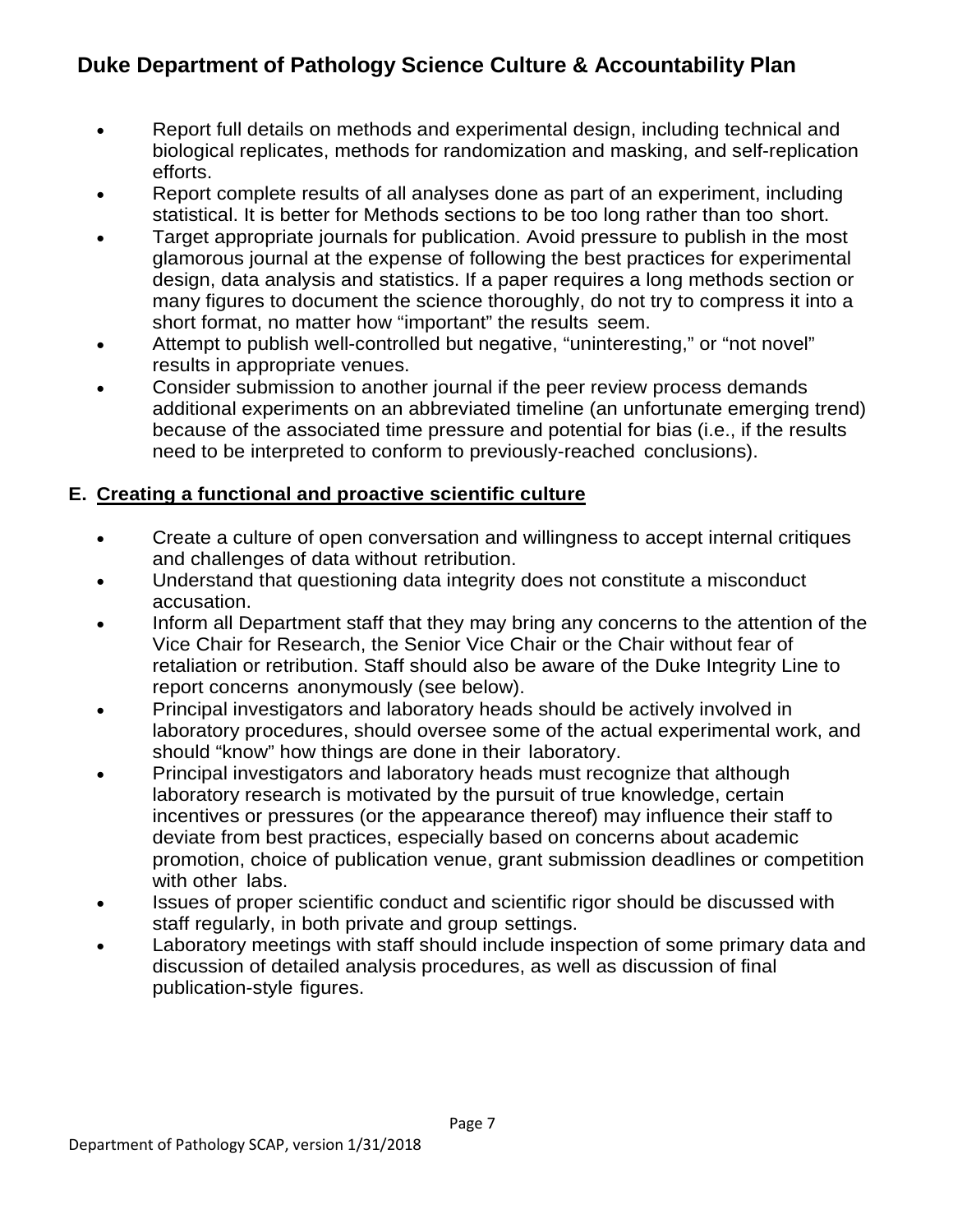| <b>Best Practices Checklist for Researchers</b>                                                                                                                                                                                                                                                                                                                                                                                                                                                                                                                                                                                                                                                                                                                                                                  |
|------------------------------------------------------------------------------------------------------------------------------------------------------------------------------------------------------------------------------------------------------------------------------------------------------------------------------------------------------------------------------------------------------------------------------------------------------------------------------------------------------------------------------------------------------------------------------------------------------------------------------------------------------------------------------------------------------------------------------------------------------------------------------------------------------------------|
|                                                                                                                                                                                                                                                                                                                                                                                                                                                                                                                                                                                                                                                                                                                                                                                                                  |
| <b>Research Integrity</b><br>• Maintain high standards in own work.<br>• Understand policies.<br>• Raise questions and problems promptly and professionally.<br>• Strive to be a generous and collegial colleague.<br><b>Data Handling</b><br>• Develop data management and sharing plan at the outset of a project.<br>• Incorporate appropriate data management expertise in the project team.<br>• Understand and follow data collection, management, and sharing stan-<br>dards, policies, and regulations of the discipline, institution, funder, journal,<br>and relevant government agencies.<br><b>Authorship and Communication</b>                                                                                                                                                                      |
| • Ensure that general and disciplinary standards are followed for research<br>publications.<br>• Acknowledge the roles and contributions of authors.<br>• Be transparent when communicating with all audiences.<br><b>Mentoring and Supervision</b><br>• Model and instruct on research best practices.<br>• Regularly check work of subordinates and ensure adherence to best practices.<br>• Clarify expectations.<br><b>Peer Review</b><br>• Provide complete and timely review.<br>• Maintain confidentiality.<br>• Disclose conflicts, and eliminate or manage them as appropriate.<br><b>Research Compliance</b><br>• Protect human subjects and laboratory animals.<br>• Follow environmental and other safety regulations.<br>• Do not engage in misuse.<br>• Disclose and manage conflicts of interest. |

Reproduced from Chapter 9, *Identifying and Promoting Best Practices for Research Integrity*, National Academies of Sciences, Engineering, and Medicine. 2017. Fostering Integrity in Research. Washington, DC: The National Academies Press. doi: https://doi.org/10.17226/21896.